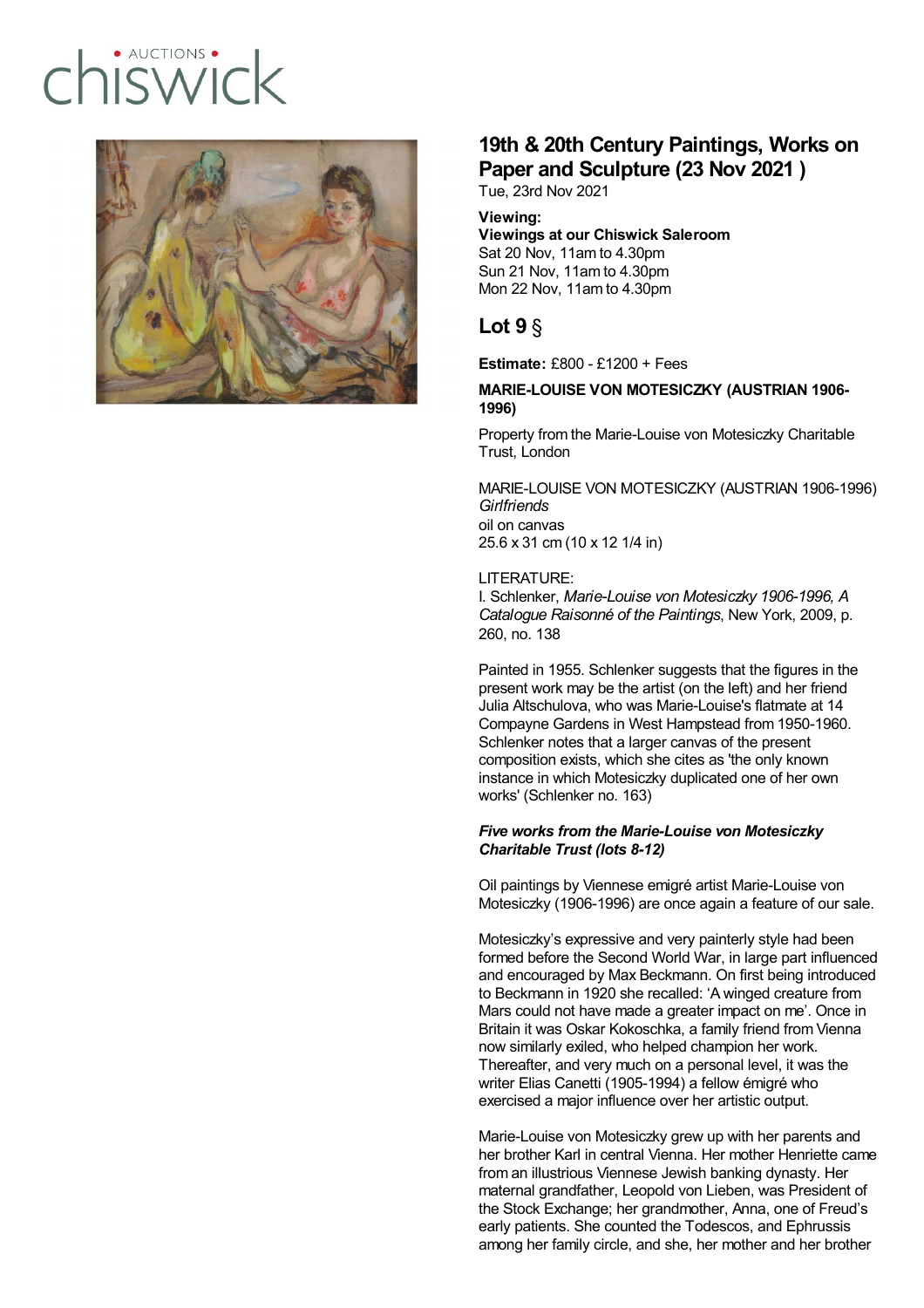Karl spent their summers at Villa Todesco in Hinterbrühl, south west of the capital.

But over time family tragedy, financial difficulties and the rise of Nazi Germany took their toll. Marie-Louise's father died at the end of 1909 and after the First World War her mother's considerable inheritance gradually diminished through high taxation, poor investments, and the financial crash of 1929. Then, with the rise of the Third Reich and the *Anschluss* in March 1938, when Austria was annexed by Germany, she and her mother fled Vienna for the Netherlands before emigrating to England in 1939. Further distress followed when her brother Karl, who had remained in Austria, was arrested and deported to Auschwitz, dying of typhus there on 25 June 1943.

On Motesiczky's arrival in London Kokoschka ensured her inclusion in a series of group exhibitions, and assisted her in the staging of a solo exhibition at the Czechoslovak Institute in the autumn of 1944. Further group shows followed, and in 1960 she had a second solo exhibition at the influential Beaux Arts Gallery off Bond Street. On the Continent she received acclaim for her work in exhibitions in Amsterdam and The Hague in 1952, one of her canvases being purchased by the Stedelijk Museum. The same decade she exhibited in Munich and Düsseldorf, and in the 1960s was the subject of shows in Germany and Austria, including a one-person exhibition at the Wiener Secession in 1966.

In 1985, a full twenty-five years after her work had been shown at the Beaux Arts Gallery, she was the subject of another solo exhibition in London, at the Goethe-Institut, which was widely acclaimed in the press. In 1994 a major retrospective of her work was held in Vienna at the Österreichische Galerie, Oberes Belvedere and in Manchester at the City Art Gallery. In 2006-07 her work was celebrated in a centenary exhibition at Tate Liverpool, travelling to Frankfurt, Vienna, Passau and Southampton City Art Gallery. Also in 2007 Jill Lloyd's biography of Marie-Louise appeared: *The Undiscovered Expressionist. A Life of Marie-Louise von Motesiczky*, followed in 2009 by the catalogue raisonné of her paintings by Ines Schlenker itemising over 350 works. Most recently in 2019-20, Tate Britain held an exhibition devoted to her to inaugurate the gallery named in perpetuity as the 'Marie-Louise von Motesiczky Archive Gallery' for all future displays of Tate's archive holdings in general.

#### **The work of Marie-Louise von Motesiczky held in public collections**

Institutions in the UK holding works by the artist include: the Ben Uri Gallery and Museum, the British Museum, Burgh House, Hampstead, Freud Museum, Garden Museum, National Portrait Gallery and Tate in London (which also holds her archive); the Amersham Museum, Fitzwilliam Museum, Cambridge, New Walk Museum and Art Gallery, Leicester, Manchester Art Gallery, National Galleries of Scotland, Edinburgh and the Hunterian Art Gallery, Glasgow. Elsewhere her work is in the National Gallery of Ireland, Dublin; the Stedelijk, Amsterdam; the Boijmans van Beuningen Museum, Rotterdam; the Städel Museum, Frankfurt; the German Literary Archive in Marbach; the Albertina, Österreichische Galerie Belvedere, the Leopold Museum and the Museum Wien in Vienna; the Lentos Kunstmuseum, Linz and the Stanley Museum, University of Iowa, USA.